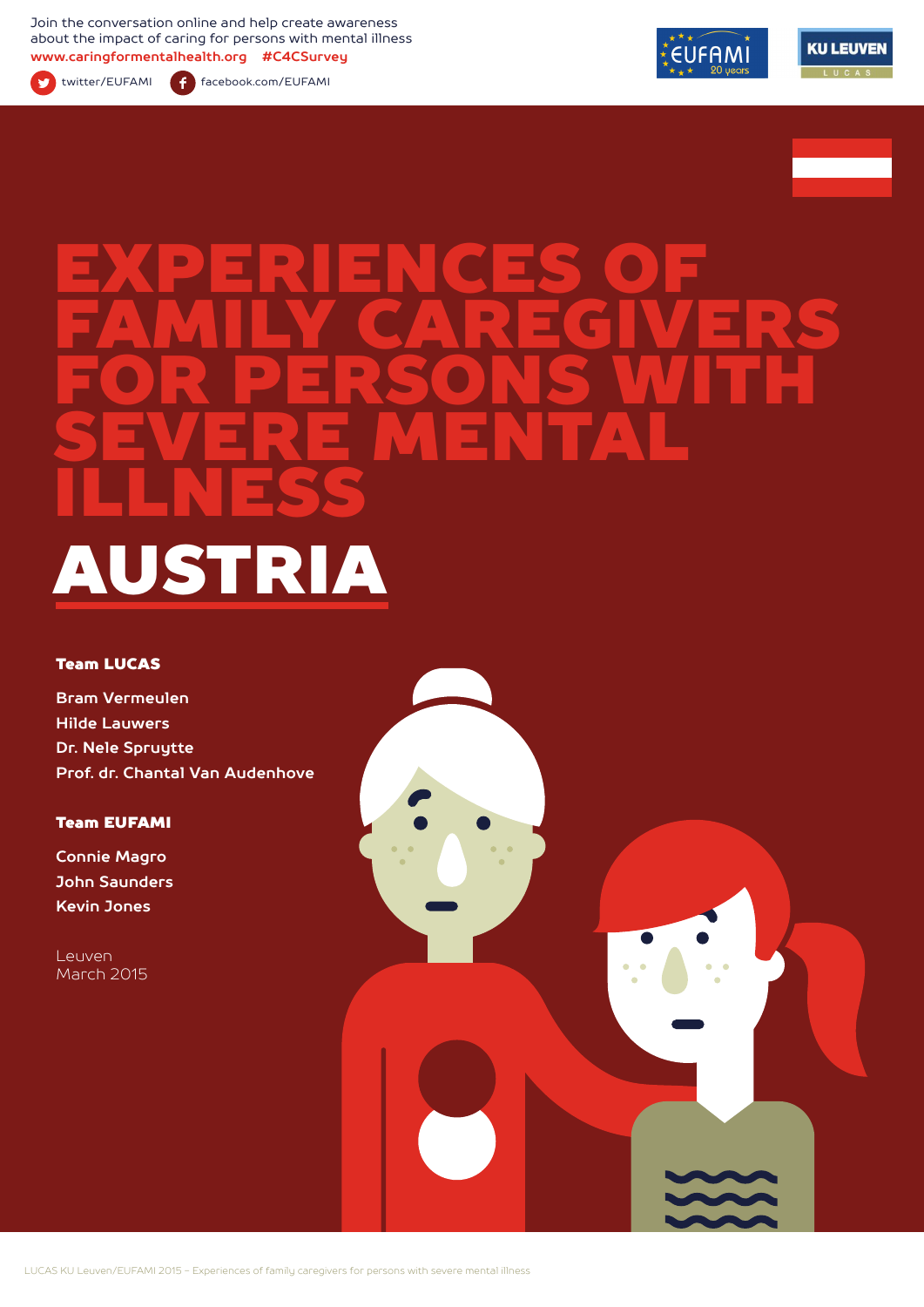

### IN 2014, AN INTERNATIONAL Y WAS CARRIE **GET A CLEARER PICTURE OF** THE EXPERIENCES OF FAMILY CAREGIVERS FOR PERSONS WITH A **SEVERE MENTAL ILLNESS**



### The study aimed to clarify

- The burden and well-being
- The satisfaction with professional support
- The need for additional support for family caregivers of persons with a severe mental illness

### We provide **country-specific** results for those countries with 46 respondents or more

- **1 Interpretation of country-specific findings**
- **2 Specific characteristics of the Austrian respondents**
- **3 Major challenges according to the Austrian respondents**
- **4 International comparison**
	- *a. Perceived stigma of family caregivers because they got in contact with professional help*
	- *b. Positive personal experiences of the carer*
	- *c. Good aspects of the relationship between carer and person being cared for*
- **5 Need for support according to Austrian respondents**
- **6 Full data**

*To download the full report or to obtain more information, please visit: www.eufami.org or www.kuleuven.be/lucas*

**LUCAS, the Centre for Care research and consultancy of the KU Leuven (University of Leuven), conducted the study in collaboration with the European Federation of Families of Persons with Mental Illness (EUFAMI). The study was a multi-site, cross-sectional survey undertaken in 22 countries (Australia, Austria, Belgium, Canada, Cyprus, Denmark, Finland, France, Germany, Greece, Ireland, Israel, Italy, Malta, Netherlands, Norway, Portugal, Russia, Spain, Sweden, Switzerland and UK). The survey consisted of an anonymous, self-completion questionnaire administered on paper, by email and online. Questionnaires were completed by 1,111 caregivers.** 

### Interpretation of country-specific findings

In the full report the total sample of family caregivers (N = 1,111) is reported. As indicated in the full report, it is important to be aware that this sample consists of family caregivers that are mainly associated with a family organisation. The results cannot be generalised for all family caregivers of persons with severe mental illness.

For the country reports, we urge extra caution in interpreting the results because of the low number of respondents. Statistical comparisons between countries or between specific countries and the global sample are difficult. It is not possible to infer strong conclusions on the situation in one specific country.

The aim of a country report is to promote discussion within a country and to generate ideas for further research, policy and practice actions. The results can be a trigger to set up a larger, representative study of family caregivers for persons with severe mental illness. They can help further hypothesis building and can inspire the formulation of new research questions or policy recommendations.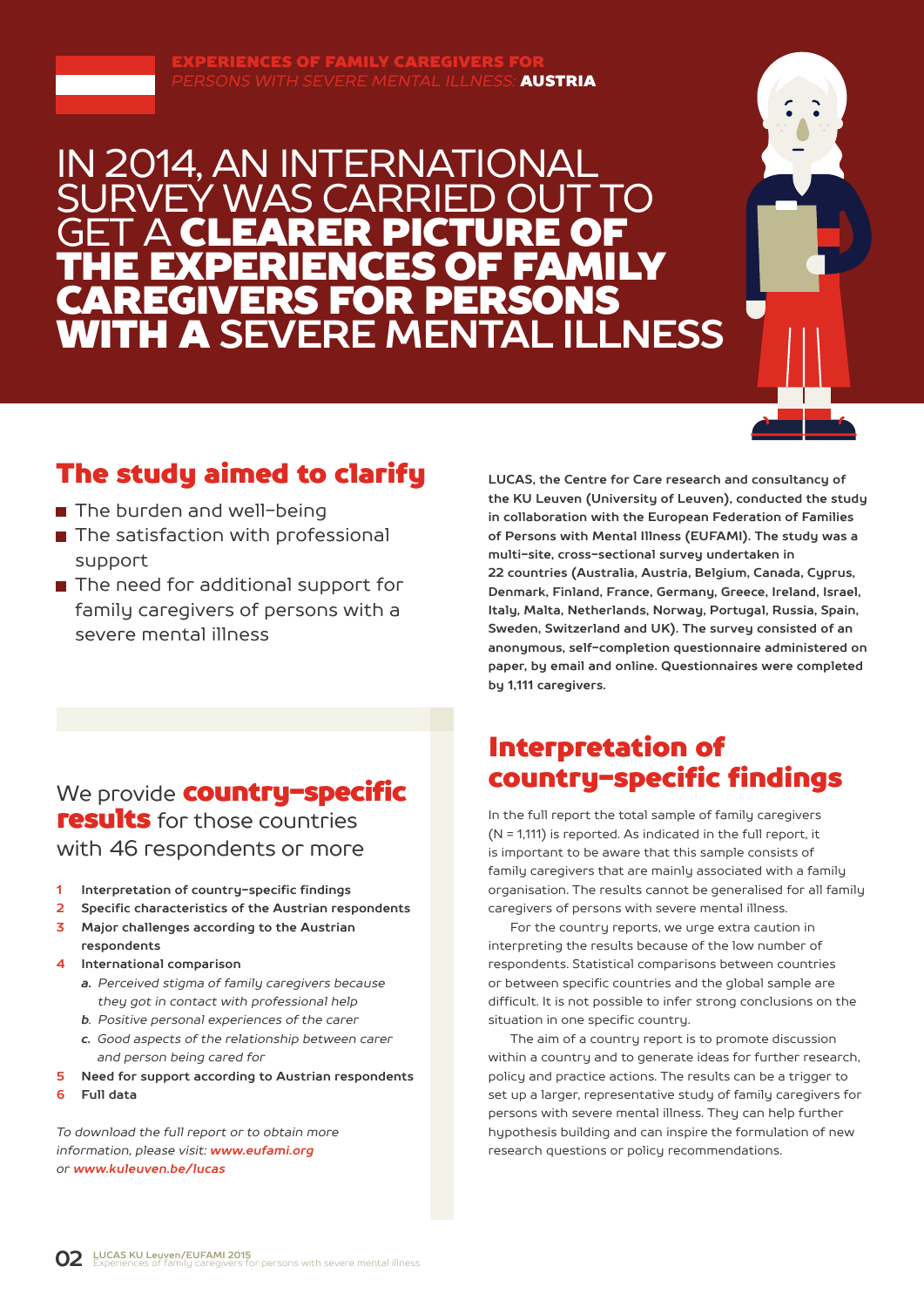### Specific characteristics of the Austrian respondents

This and previous research show that the burden on family caregivers is determined by the characteristics of the relationship, the condition of their illness, and the cohabitation with the family member with a severe mental illness. For this reason, we highlight the raw data on the distribution of the respondents for these three variables.

| <b>Relationship with patient 1</b> | $N = 49$ |
|------------------------------------|----------|
| Son/daughter                       | 37       |
| Partner/spouse                     | 4        |
| <b>Brother/sister</b>              | з        |
| Parent                             |          |
| <b>Friend</b>                      |          |
| Other                              |          |

#### Illness/condition of patient 1 *(multiple responses possible)*

| Psychosis/schizophrenia            | 33 |
|------------------------------------|----|
| Bi-polar disorder/manic depression | 8  |
| <b>Depression</b>                  | 8  |
| Anxiety                            | 4  |
| Other mental health problem        | А  |
|                                    |    |

#### Living with patient 1

| <b>Yes</b>       |    |
|------------------|----|
| Some of the time | 13 |
| <b>No</b>        | 24 |

*Data are % based on valid responses*

### Major challenges according to the Austrian respondents

We selected the three highest and lowest scoring items of burden or dissatisfaction<sup>1</sup>

### The respondents in Austria are very dissatisfied with or worry very much about:

### Caregivers' dissatisfaction with support from medical and/or care staff

*Question:* In general, how satisfied are you with how easy it is to get help and support from staff for yourself (e.g. advice on how to deal with certain behaviours)?

### **2** Caregivers' dissatisfaction with <u>professional</u><br>support, involvement in treatment and care planning

*Question:* In general, how satisfied are you with your ability to influence important decisions?

## 3 Caregivers' well-being: financial situation

*Question:* During the past four weeks, how concerned were you about the financial situation of the person you care for?

### The respondents in Austria are very satisfied with or have very few worries about:

### 1 Caregivers' satisfaction with support from medical and/or care staff: patient/caregiver organisations

**Question:** In general, how satisfied are you with the support you received from patient/caregiver organisations?

#### Caregivers' general well-being: their own safety

**Question:** During the past four weeks, how concerned were you about the person you care for accidentally doing something that puts you at risk (e.g. leaving the gas on)?

#### 3 Caregivers' general well-being: their emotional well-being

**Question:** During the past four weeks, how concerned were you about lack of sleep caused by the person you care for keeping you awake at night?

*1. Burden is defined in this study as a combination of the answers 'quite a bit' and ' a lot' on the 5-point Likert Scale items. Dissatisfaction is defined as a combination of the answers 'very dissatisfied' and 'somewhat dissatisfied' on the 5-point Likert Scale items.*

*No burden and satisfaction are likewise defined in this study as a combination of respectively 'not at all' and 'a little', and 'somewhat satisfied' and 'very satisfied' on the 5-point Likert Scale items.*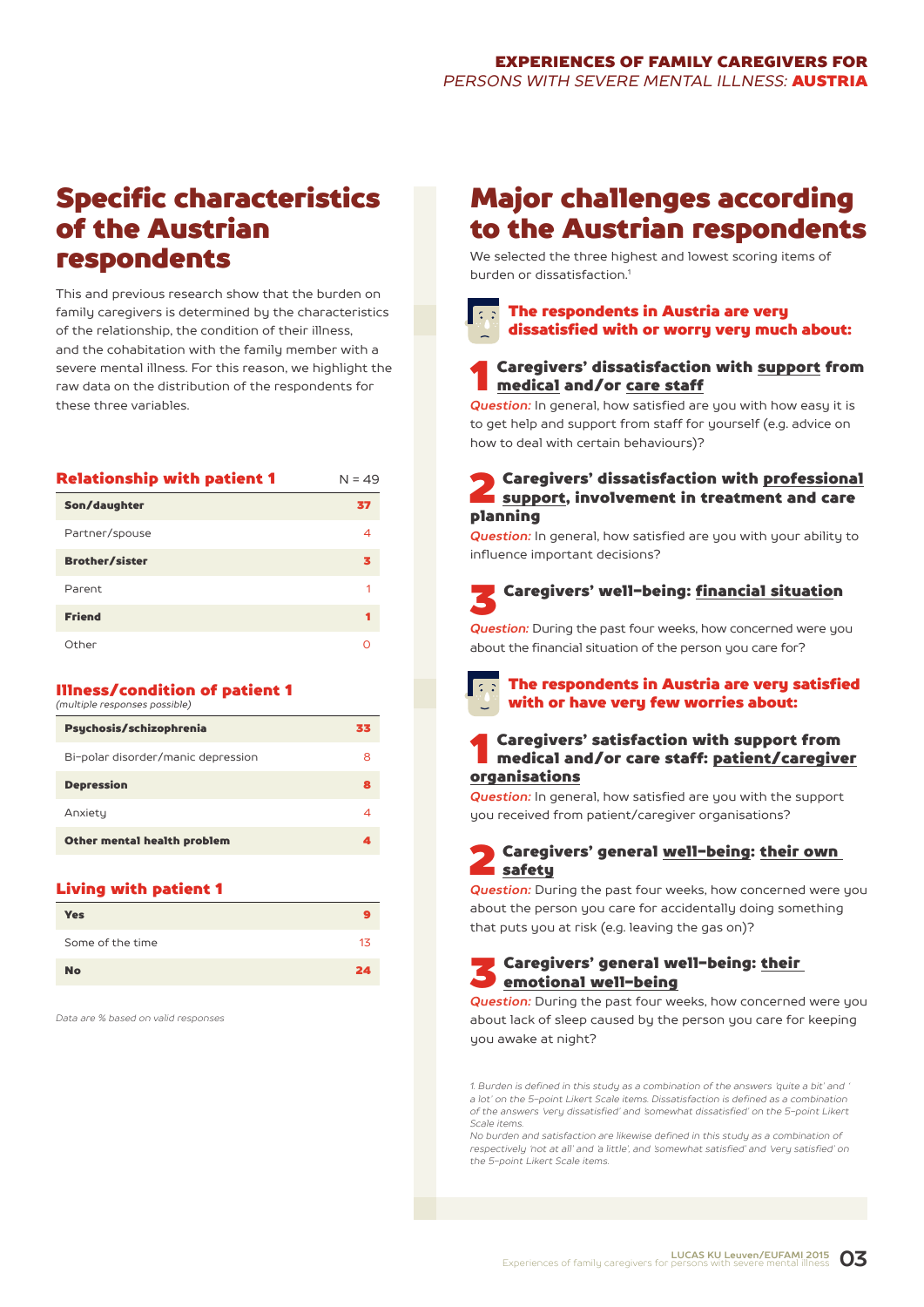# INTERNATIONAL COMPARISON

### Perceived stigma of family caregivers because they got in contact with professional help

Mean scores on the perceived stigma scale, which consists of the following items:

- **I** I started to feel inferior
- **I sometimes started feeling useless**
- **I sometimes am ashamed of this**
- **I started feeling less capable than before**
- **I started doubting myself**



18.3

19.5

traly Matra Spain

19.7 20.2

18.7

Finland

Austria

17.5 <sup>17.8</sup>

Ireland Jt

17.5 17.5

Arean of 22 countries

16.7 17.4

Russia

Denmark

Canada

15.7 15.5 15.5

Norway adjum

France

### Positive personal experiences of the carer

Mean scores on the positive personal experience scale, which consists of the following items:

- **I have learnt more about myself**
- **I have contributed to others' understanding of the illness**
- **I have become more confident in dealing with others**
- **I have become more understanding of others with problems**
- **I have become closer to some members of my family**
- **I have become closer to friends**
- **I have met helpful persons**
- **I** I have discovered strengths in muself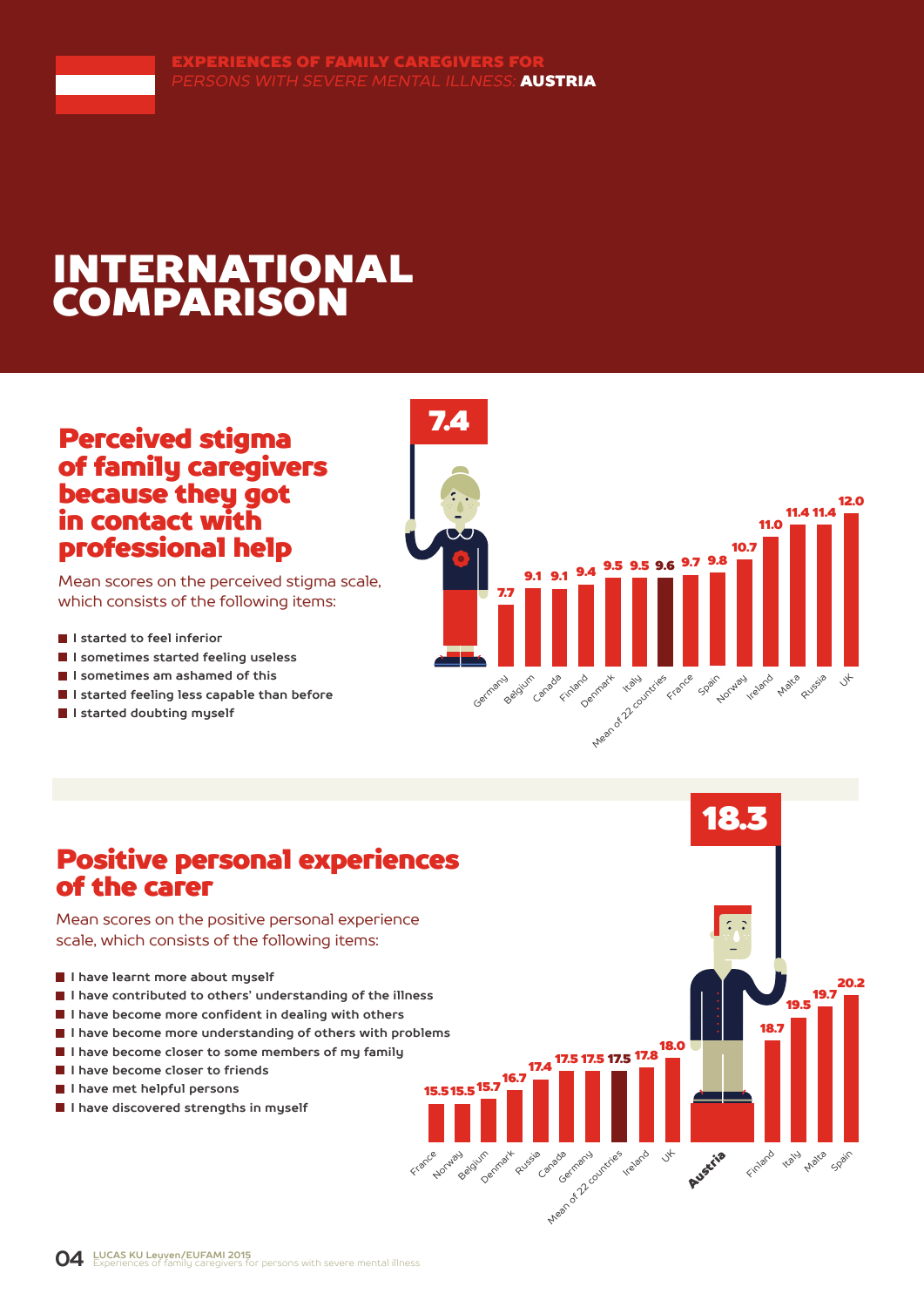#### EXPERIENCES OF FAMILY CAREGIVERS FOR *PERSONS WITH SEVERE MENTAL ILLNESS:* AUSTRIA

### Good aspects of the relationship between carer and person being cared for

Mean scores on the good aspects of the relationship scale, which consists of the following items:

- **I have contributed to his/her wellbeing**
- **That he/she makes a valuable contribution to the household**
- **That he/she has shown strengths in coping with his/her illness**
- **That he/she is good company**
- **I share some of his/her interests**
- **I feel useful in my relationship with him/her**



### Need for support according to Austrian respondents

Need for support for family caregivers of persons with severe mental illness in their role as a carer (N=49)



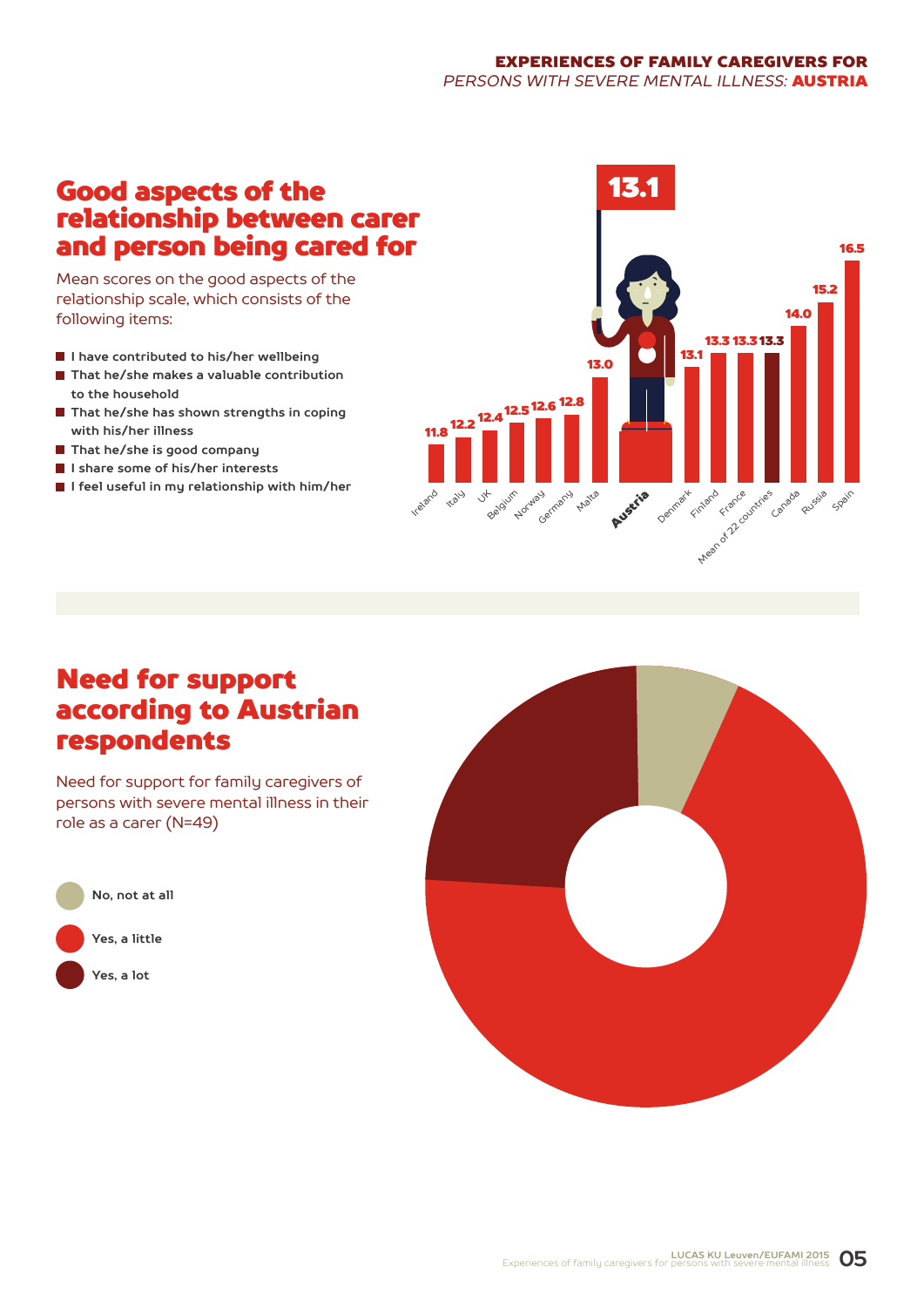

# FULL DATA

### Socio-demographic and caregiving-related characteristics of family caregivers of persons with severe mental illness in Austria (N=49)

#### Age (mean) 61

| Female                                        | 42             |
|-----------------------------------------------|----------------|
| male                                          | 6              |
| <b>Employment status</b>                      |                |
| <b>Full-time</b>                              | 5              |
| Part-time                                     | 5              |
| Self-employed                                 | з              |
| Unemployed                                    | $\overline{2}$ |
| <b>Retired</b>                                | 29             |
| Student                                       | Ω              |
| Unable to work due to caring responsibilities | $\mathbf o$    |
| Unable to work due to ill-health/disability   | Ω              |
| <b>Other</b>                                  | з              |
|                                               |                |

#### Getting by

| Getting by is (very) difficult |  |
|--------------------------------|--|
|--------------------------------|--|

#### How many persons with a mental health problem do you currently care for?

|           | 35 |
|-----------|----|
|           | 11 |
| 3 Or more | 7  |

### Living with patient 1

| <b>Yes</b>       |    |
|------------------|----|
| Some of the time | 13 |
| <b>No</b>        | 24 |

#### Relationship with patient 1

| Son/daughter          | 37 |
|-----------------------|----|
| Partner/spouse        |    |
| <b>Brother/sister</b> | з  |
| Parent                | 1  |
| <b>Friend</b>         |    |
| Other                 |    |

#### Illness/condition of patient 1 *(multiple responses possible)*

| Psychosis/schizophrenia            | 63 |
|------------------------------------|----|
| Bi-polar disorder/manic depression | 8  |
| <b>Depression</b>                  | я  |
| Anxiety                            |    |
| Other mental health problem        |    |

#### Time caring

| Hours spent looking after someone with a mental health<br>problem last week (mean)     | 14 |
|----------------------------------------------------------------------------------------|----|
| Years since first started taking care for someone<br>with mental health problem (mean) | 14 |

#### Role as a carer

| <b>Only caregiver</b>                               | 15 |
|-----------------------------------------------------|----|
| Main caregiver                                      | 15 |
| Sharing caring responsibilities equally with others |    |
| Someone else is the main caregiver                  | 3  |
| <b>Other</b>                                        |    |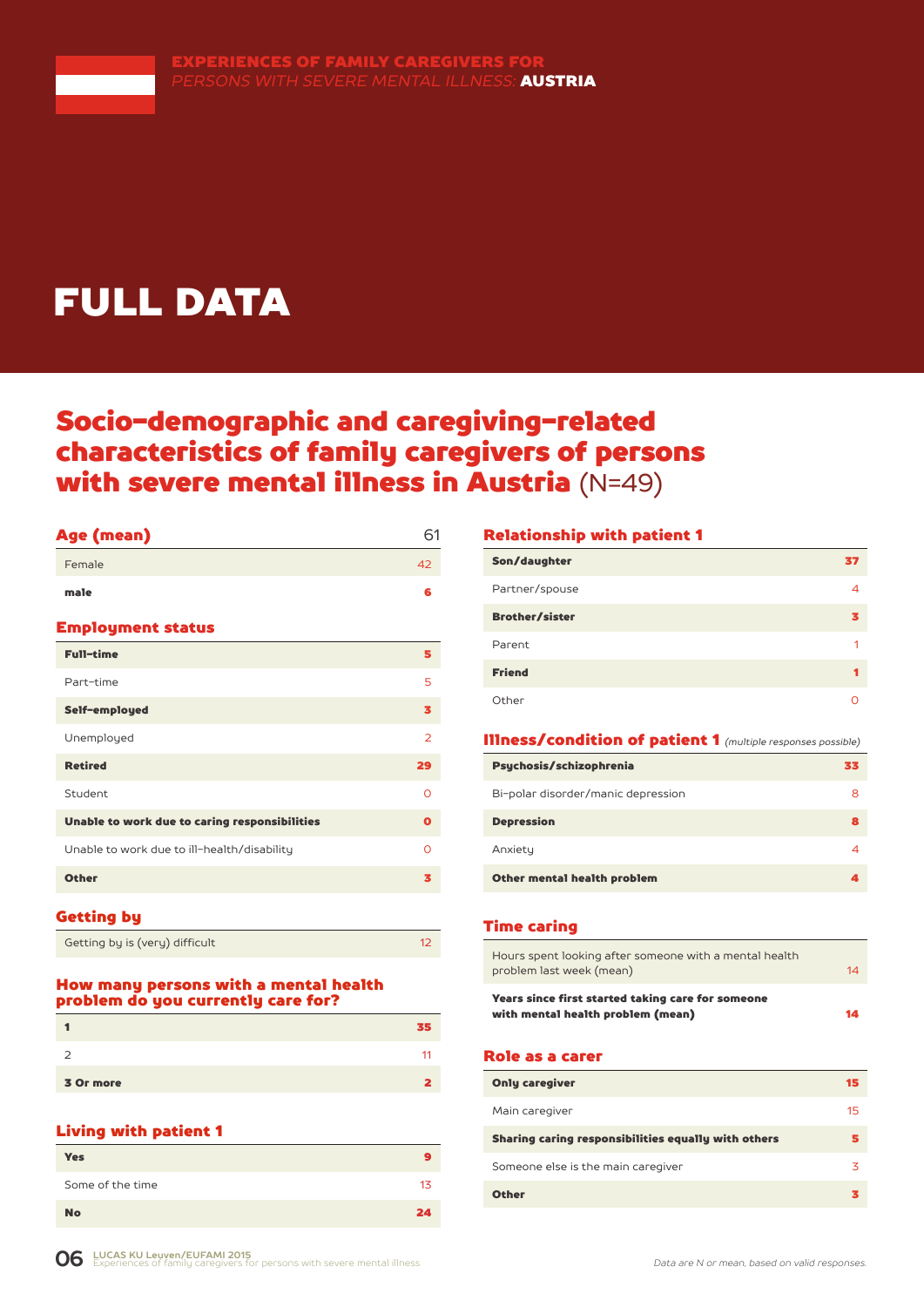### Experiences of family caregivers of persons with severe mental illness in Austria (N=49)

| "During the past four weeks, how concerned were you about "                                                                                                                                    | 1 –          | 2               | 3                 | 4               | $5+$ |
|------------------------------------------------------------------------------------------------------------------------------------------------------------------------------------------------|--------------|-----------------|-------------------|-----------------|------|
| <b>Your role as a carer</b>                                                                                                                                                                    |              |                 |                   |                 |      |
| Not having enough time to yourself?                                                                                                                                                            | 5            | 23              | $12 \overline{ }$ | 6               | 2    |
| Having to put the needs of the person you care for ahead of your own needs?                                                                                                                    | $\mathbf{1}$ | 14              | 18                | 9               | 6    |
| Not being able to take a break from caring?                                                                                                                                                    | 8            | 12              | 13                | 11              | 4    |
| Not being able to plan for the future?                                                                                                                                                         | 8            | 10 <sup>°</sup> | 12                | 13              | 6    |
| Not being able to continue caring due to reasons beyond your control?                                                                                                                          | 7            | 10              | 13                | 14              | 5    |
| Your relationship with the person you care for                                                                                                                                                 |              |                 |                   |                 |      |
| Strain in your relationship with the person you care for?                                                                                                                                      | 1            | 14              | 15                | 14              | 5    |
| The person you care for being too dependent on you at the moment?                                                                                                                              | 6            | 8               | 17                | 14              | 4    |
| The person you care for becoming too dependent on you in the future?                                                                                                                           | 4            | 5               | 14                | 19              | 6    |
| The person you care for saying things that upset you?                                                                                                                                          | 8            | 16              | 10                | 10 <sup>1</sup> | 5    |
| Feeling irritable with the person you care for?                                                                                                                                                | 7            | 10              | 12                | 15              | 4    |
| Reaching "breaking point", where you feel you cannot carry on with things as they are?                                                                                                         | 5            | 14              | 13                | 14              | 3    |
| Your relationship with family and friends                                                                                                                                                      |              |                 |                   |                 |      |
| Strain in your relationship with family and friends, because of your caring responsibilities?<br>"Drifting apart" from family and friends, because your caring responsibilities limit the time | 9            | 17              | 14                | 6               | 3    |
| available to keep in contact with them?                                                                                                                                                        | 8            | 16              | 15                | 5               | 4    |
| Feeling isolated and lonely because of the situation you are in?                                                                                                                               | 14           | 17              | $12 \overline{ }$ | 3               | 3    |
| Not getting the support you need from family and friends?                                                                                                                                      | 9            | 19              | 11                | $\overline{7}$  | 3    |
| <b>Your financial situation</b>                                                                                                                                                                |              |                 |                   |                 |      |
| <b>Your own financial situation?</b>                                                                                                                                                           | 11           | 13              | 10                | 10              | 4    |
| The financial situation of the person you care for?                                                                                                                                            | 3            | 6               | 13                | 20              | 7    |
| Having to cover extra costs of caring?                                                                                                                                                         | 16           | 12              | 12 <sup>2</sup>   | 5               | 4    |
| <b>Your physical health situation</b>                                                                                                                                                          |              |                 |                   |                 |      |
| Your own physical health?                                                                                                                                                                      | 4            | 16              | 18                | 6               | 5    |
| Your caring role making your physical health worse?                                                                                                                                            | 6            | 15              | 16                | 7               | 5    |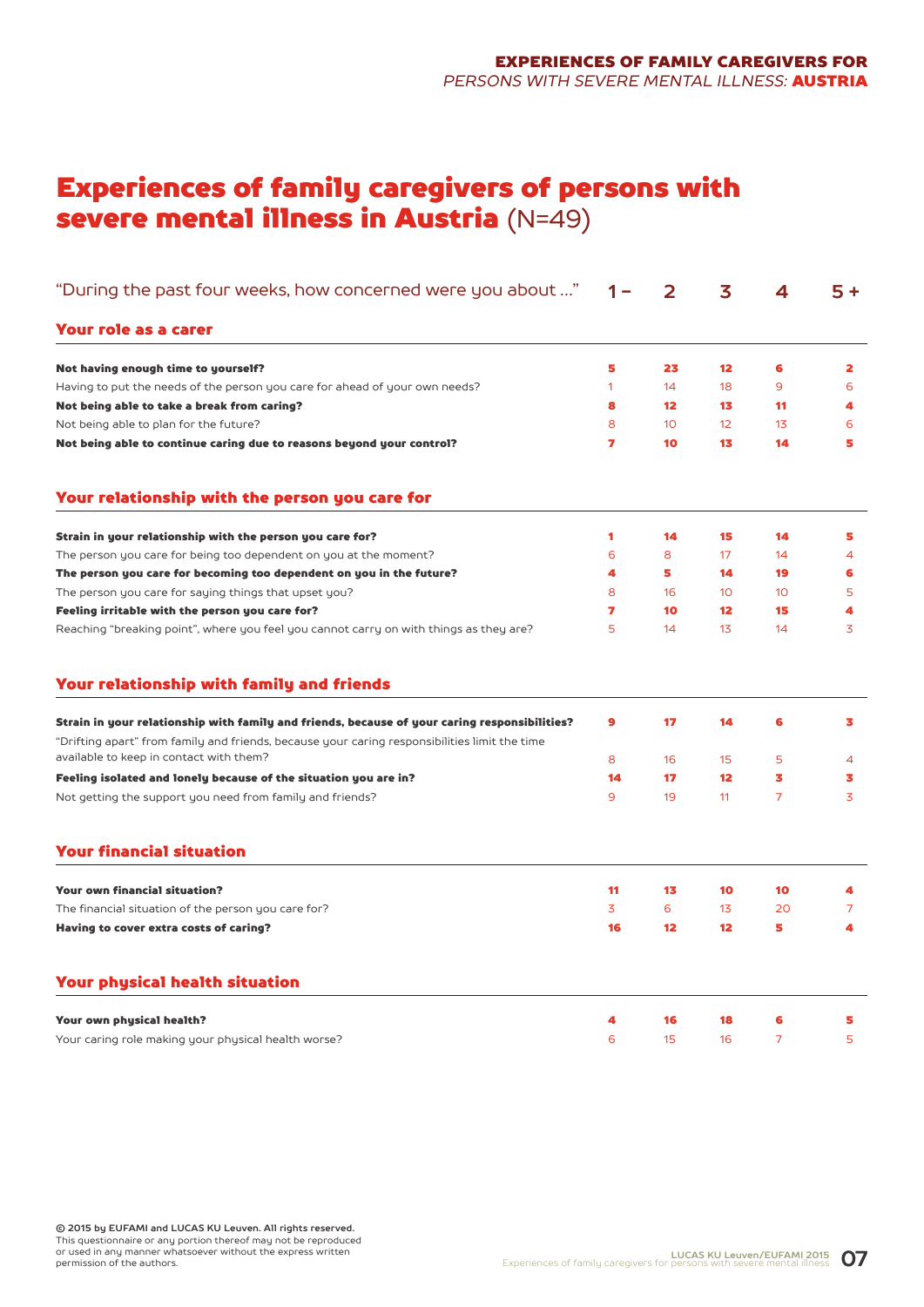EXPERIENCES OF FAMILY CAREGIVERS FOR

*PERSONS WITH SEVERE MENTAL ILLNESS:* AUSTRIA

#### Experiences of family caregivers of persons with

severe mental illness in Austria (N=49) - continued

|                                                                                               |                 |    | 3  | 4  | $5+$ |
|-----------------------------------------------------------------------------------------------|-----------------|----|----|----|------|
| <b>Your emotional well-being</b>                                                              |                 |    |    |    |      |
| Being unable to cope with the "constant anxiety" of caring?                                   | 8               | 8  | 17 | 11 | 5    |
| Feeling depressed?                                                                            | 9               | 13 | 14 | 10 | 3    |
| Being unable to see anything positive in your life?                                           | 13              | 19 | 9  | з  | 4    |
| Lack of sleep brought about through worry or stress?                                          | 8               | 16 | 12 | 7  | 5    |
| Lack of sleep caused by the person you care for keeping you awake at night?                   | 21              | 14 | 10 | з  | 1    |
| Feeling so exhausted that you cannot function properly?                                       | 12 <sup>2</sup> | 15 | 12 | 6  | 4    |
| <b>Stigma and discrimination</b>                                                              |                 |    |    |    |      |
| Persons treating you differently because of the illness/condition of the person you care for? | 19              | 13 | 10 | 5  | 2    |
|                                                                                               |                 |    |    |    |      |
| Safety 'how concerned were you about the person you care for'                                 |                 |    |    |    |      |
| Accidentally doing something that puts you at risk?                                           | 12 <sup>2</sup> | 17 | 16 | 3  | 1    |
| Being aggressive or threatening towards you?                                                  | 18              | 17 | 7  | 5  | 2    |
| <b>Harming themselves?</b>                                                                    | 15              | 14 | 5  | 10 | 5    |
| Getting themselves into dangerous situations?                                                 | 11              | 6  | 17 | 11 | 4    |

*Data are N, based on valid responses.* 

*All items use the same 5-point Likert Scale (1=not at all, 2= a little, 3=moderately, 4=quite a lot, 5=a lot). All items start with "During the past four weeks, how concerned were you about...".*

### Satisfaction with professional support of family caregivers of persons with severe mental illness in Austria (N=49)

| "In general, how satisfied are you with "                                                                                                      |   |    | 3               | 4  |                |
|------------------------------------------------------------------------------------------------------------------------------------------------|---|----|-----------------|----|----------------|
| <b>Information and advice for carers</b>                                                                                                       |   |    |                 |    |                |
| That you have enough information about the condition/illness of the person you<br>care for to enable you to feel confident in caring for them? | 4 | 11 | 8               | 21 | 3              |
| That you have enough information about how their condition/illness is likely to<br>develop in the longer-term?                                 | 6 | 12 | 12              | 14 | 3              |
| That you can get whatever information you need when you need it?                                                                               | 8 | 17 | 8               | 13 |                |
| With how easy it is to understand the information you have?                                                                                    | 3 | 9  | 10              | 23 | $\overline{2}$ |
| With the amount of advice available to you?                                                                                                    |   | 12 | 12 <sup>2</sup> | 16 |                |
| That you are clear about who to go to for the information and advice you need?                                                                 | 4 | 11 | 10              | 19 | 3              |
| That you are clear about who to contact if there is an emergency and you need<br>help right away?                                              | 6 | 10 | 5               | 22 | 4              |
| That you are clear about who to call if you have a routine inquiry?                                                                            | 4 | 5  | 10              | 23 | 5.             |